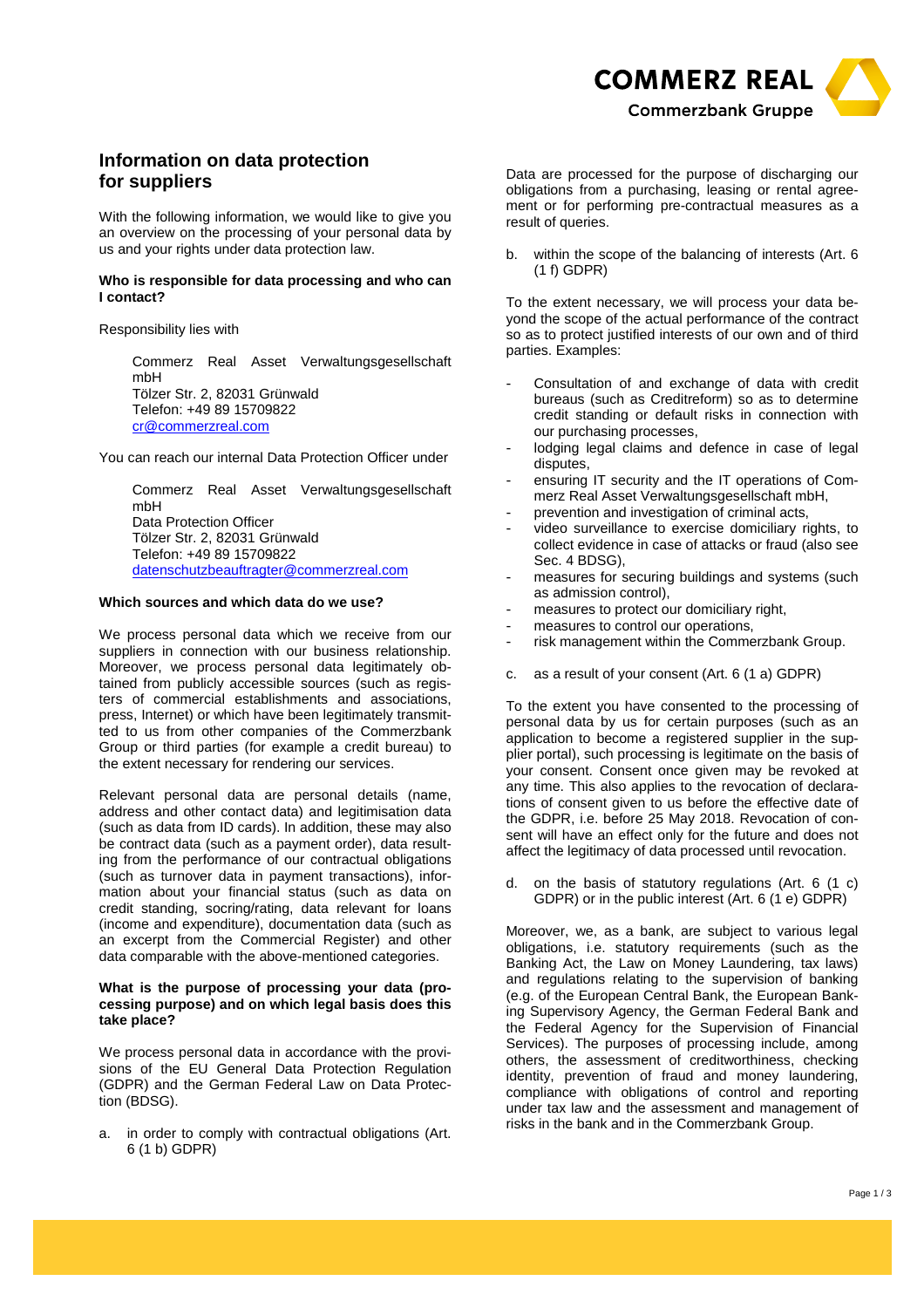#### **Who will receive my data?**

Within Commerz Real Asset Verwaltungsgesellschaft mbH, those units will be granted access to your data that need them in order to comply with our contractual and statutory obligations, e.g. Corporate Procurement. Service providers and agents appointed by us may also receive the data for these purposes. These are companies in the categories IT services, logistics, printing services, telecommunication, and collection of receivables.

As far as passing on data to recipients outside our bank is concerned, it must first be kept in mind that we will pass on only necessary personal data, observing all regulations on data protection. As a matter of principle, we may pass on information about our suppliers only if this is required by law, the individual or company concerned has given consent or we have otherwise been granted authority. Under these circumstances, recipients of personal data may, for example, be:

- Public authorities and institutions (such as the European Central Bank, the European Banking Supervisory Agency, the German Federal Bank, the Federal Agency for the Supervision of Financial Services, tax authorities, authorities prosecuting criminal acts),
- other companies belonging to the Commerzbank Group for the purposes of risk management on the basis of statutory or official obligations,
- creditors or liquidators submitting queries in connection with a foreclosure,
- auditors.
- service providers whom we involve in connection with contract data processing relationships.

Other recipients of data may be those bodies for which you have given us your consent to data transfer or to which we may transfer personal data on the basis of the balancing of interests.

#### **Will the data be transferred to a third country or an international organisation?**

Data transfer to bodies in states outside the European Union (so-called third countries) will take place to the extent

- this is required for performance of the contractual relationship (such as payment orders),
- it is required by law (such as obligatory reporting under tax law) or
- you have given us your consent.

Moreover, transfer to bodies in third countries is intended in the following cases:

If necessary in individual cases, your personal data may be transmitted to an IT service provider in the United States or in another third country to ensure that the IT department of the bank remains operative, observing the level of the European data protection rules.

With the consent of the data subject or as a result of statutory provisions on controlling money laundering, the financing of terrorism and other criminal acts and within the scope of the balancing of interests, personal data (such as legitimisation data) will be transferred in individual cases, observing the data protection level of the European Union.

#### **For how long will my data be stored?**

We process and store your personal data as long as it is required to meet our contractual and statutory obligations.

If the data are no longer required for the performance of contractual or statutory obligations, these will be erased on a regular basis unless – temporary – further processing is necessary for the following purposes:

- Compliance with obligations of retention under commercial or tax law which, for example, may result from the German Commercial Code (HGB), the German Fiscal Code (AO), the German Banking Act (KWG), the German Law on Money-Laundering (GwG). As a rule, the time limits specified there for retention or documentation are 2 to 10 years.
- Preservation of evidence under the statutory regulations regarding the statute of limitations. According to Secs. 195 et seqq. of the German Civil Code (BGB), these statutes of limitations may be up to 30 years, the regular statute of limitation being 3 years.

#### **What are my rights with regard to data protection?**

Every data subject has the right of access pursuant to Article 15 GDPR, the right to rectification pursuant to Article 16 GDPR, the right to erasure pursuant to Article 17 GDPR, the right to restriction of processing pursuant to Article 18 GDPR, the right to object pursuant to Article 21 GDPR and the right to data portability pursuant to Article 20 GDPR. As far as the right of access and the right to erasure are concerned, the restrictions pursuant to Secs. 34 and 35 BDSG are applicable. Moreover, there is a right to appeal to a competent data protection supervisory authority (Article 77 GDPR in conjunction with Sec. 19 BDSG).

Your consent to the processing of personal data granted to us may be revoked at any time by informing us accordingly. This also applies to the revocation of declarations of consent given to us before the effective date of the GDPR, i.e. before 25 May 2018. Note that such revocation will be valid only for the future. Processing events that took place before the date of revocation are not affected.

# **Am I obliged to provide data?**

Within the scope of our business relationship, you are obliged to provide those personal data which are required for commencing, executing and terminating a business relationship and for compliance with the associated contractual obligations or the collection of which is imposed upon us by law. Without these data, we will